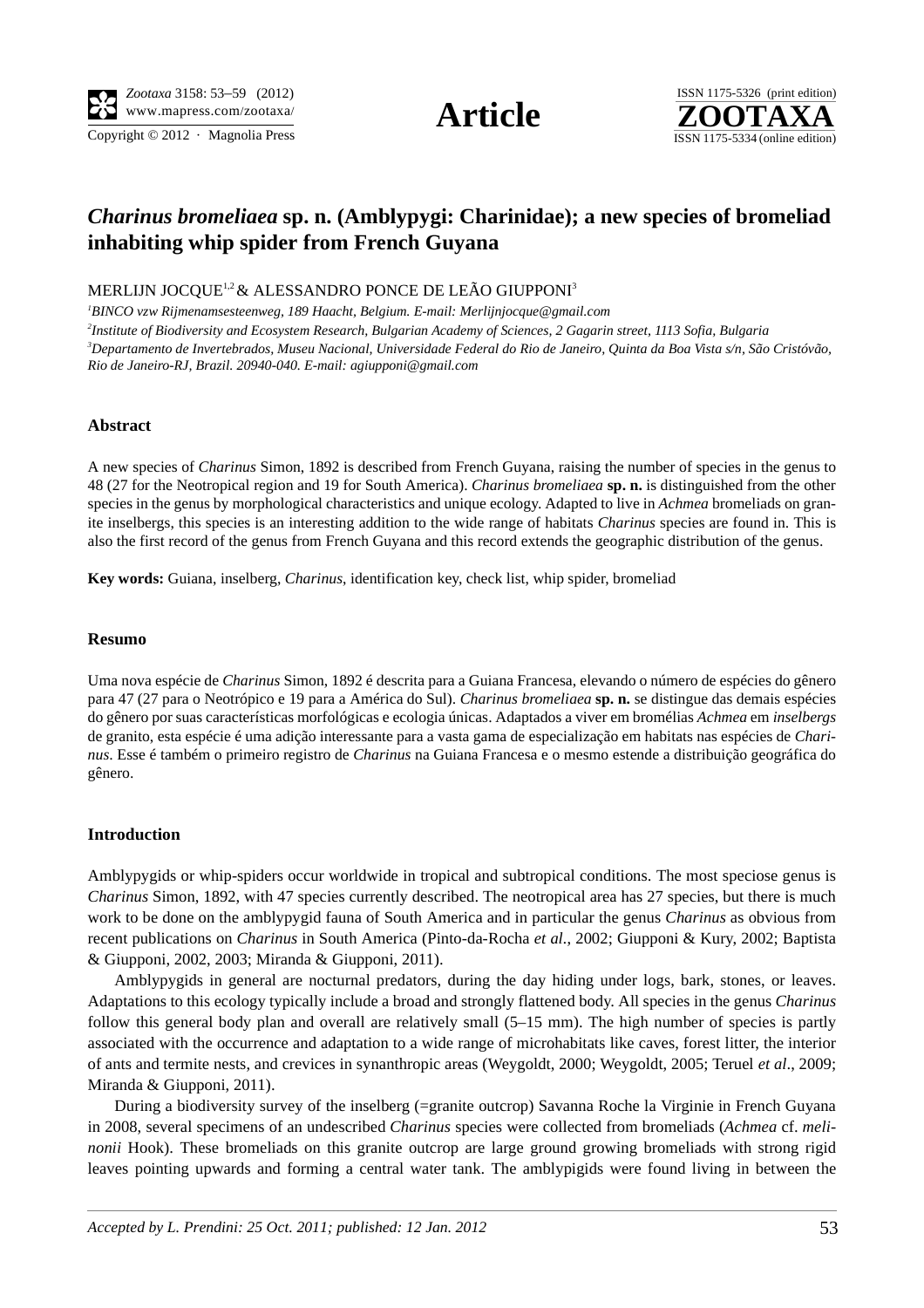leaves of the plants. This is the first amblypygid collected from bromeliads as well as the first *Charinus* species to be documented from French Guyana, and we provide an overview and identification key of *Charinus* species from northern South America.

## **Material and methods**

The material described here was collected during a 10-day fieldtrip in August 2008 to the inselberg Savanna Roche La Virginie in central French Guiana (4°11'24.00"N, 52°08'60.00"W) (Fig. 1). The field trip was organised to study the fauna and flora on this inselberg, as a rapid baseline biodiversity inventory in order to evaluate the impact of expected higher number of visitors to the site after the recent construction of a new road between Regina and St. Georges. The amblypygids were encountered during a survey of the aquatic fauna in bromeliads (*Achmea* cf. *melinonii* Hook.), dismantling the plants leaf by leaf. Samples were preserved in 70% ethanol and studied in the laboratory with a Wild M10 binocular microscope. Photographs were taken with a Leica MZ16 microscope using the Leica Application Suite automontage software. Drawings were made using a *camera lucida* on a Leitz Dialux 22 microscope. All type specimens were stored in 70 % ethanol. Primary types and paratypes were deposited in Museu Nacional, Rio de Janeiro, Brasil (MNRJ).



**FIGURE 1.** Map showing the location of Savanna Roche La Virginie in French Guiana.

## **Results**

## **Taxonomic description**

## **Charinidae Quintero, 1986**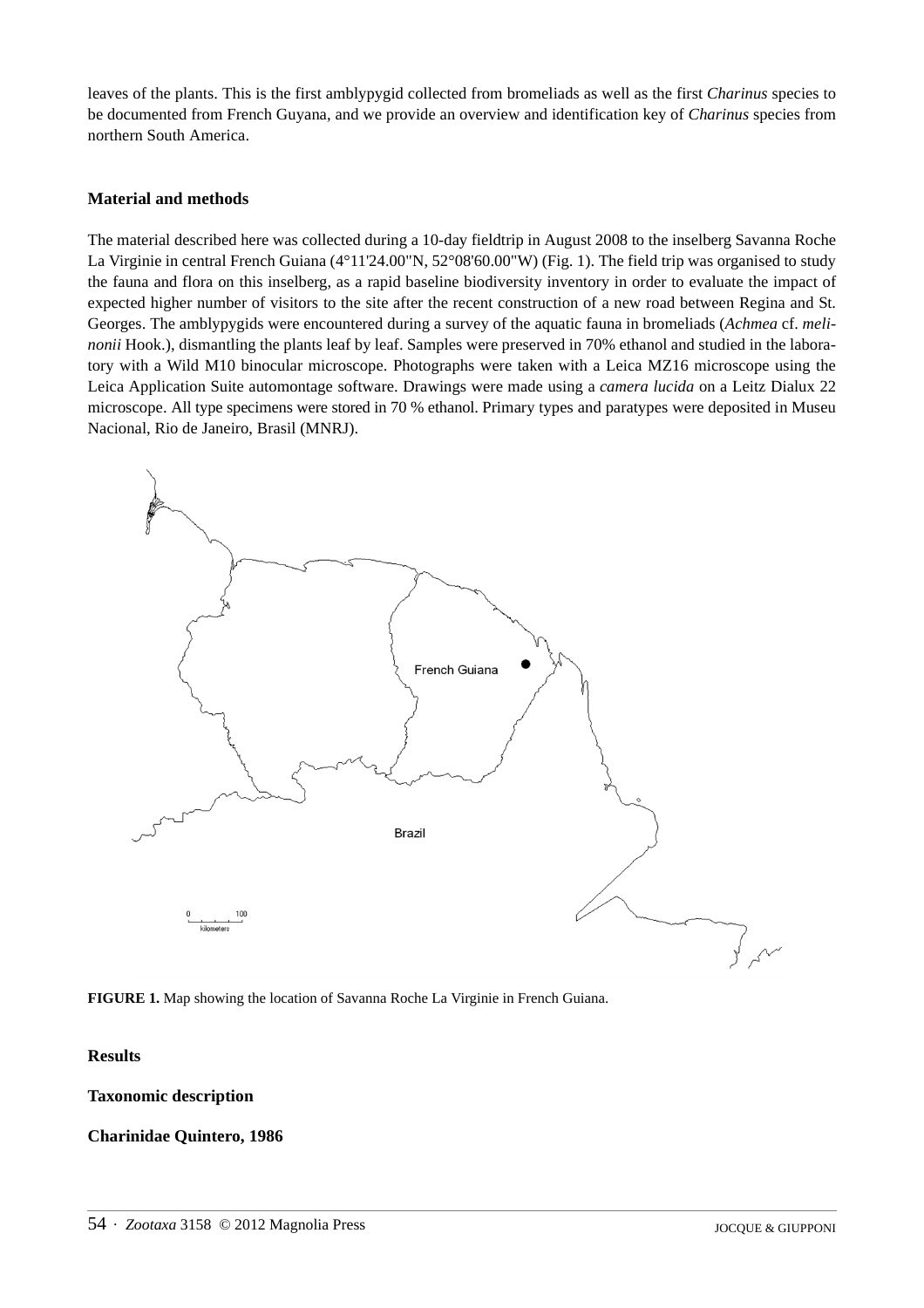# *Charinus* **Simon, 1892**

# **Identification key for the** *Charinus* **species from Northern South America**

Species currently found in northern South America and included in the identification key: *C. bordoni* (Ravelo, 1977)— Venezuela; *C. camachoi* (González-Sponga, 1998)— Venezuela; *C. gertschi* Goodnight & Goodnight, 1964— British Guyana and Surinam; *C. insularis* Banks, 1902— Ecuador, Galapagos Islands; *C. koepckei* Weygoldt, 1972— Peru; *C. pardillalensis* (González-Sponga, 1998)— Venezuela *C. platnicki* (Quintero, 1986)— Surinam; *C. quinteroi* Weygoldt, 2002— Guyana; *C. tronchonii* (Ravelo, 1975)— *C. vulgaris* Miranda & Giupponi, 2011—Venezuela; and *Charinus bromeliaea* **sp. n.**— French Guyana.

| 1.  | Basitibia of the fourth leg divided into 4 articles (tibia with five) and carapace with or without median eye tubercle 2                |
|-----|-----------------------------------------------------------------------------------------------------------------------------------------|
|     |                                                                                                                                         |
|     |                                                                                                                                         |
| 2.  |                                                                                                                                         |
|     |                                                                                                                                         |
| 3.  |                                                                                                                                         |
|     |                                                                                                                                         |
| 4.  |                                                                                                                                         |
|     |                                                                                                                                         |
| .5. |                                                                                                                                         |
|     |                                                                                                                                         |
| 6.  |                                                                                                                                         |
|     | Pedipalpal femur with 3 dorsal and 3 ventral spines and distitibia of leg IV with 15 trichobothriaC. tronchoni                          |
|     | Pedipalpal femur with 3 dorsal and 2 ventral spines and distitibia of leg IV with 16 or 17 trichobothria C. vulgaris                    |
| 7.  |                                                                                                                                         |
|     |                                                                                                                                         |
| 8.  | Color dark brown, distitibial spine of pedipalp about $1/4$ the size of the medial spine basitibia + distitibia of leg IV with $2 + 16$ |
|     |                                                                                                                                         |
|     | Color light brown, distitibial spine of pedipalp about 2/3 the size of the medial spine, basitibia + distitibia of leg IV with $1+14$   |
|     |                                                                                                                                         |

*Charinus bromeliaea* **sp. n. Jocque & Giupponi** (Figs 2–4)

**Type material. Holotype:** Female (MNRJ 09185), French Guyana, Savanna Roche La Virginie, (4°11'24.00"N, 52°08'60.00"W), collected on 20 august 2008 by M. Jocque in *Achmea* cfr. *melionii* bromeliads. **Paratypes:** 3 females (MNRJ 09185), same data as the holotype.

**Derivation of name.** The name is based on the peculiar habitat of the animal.

**Diagnosis.** Total length: 5.2 mm. *Charinus bromeliaea* **sp. n.** can be distinguished from the remaining *Charinus* species by the median and lateral eyes reduced in comparison to average size for the genus (distinguishing it from *C. quinteroi*, *C. bordoni*, *C. tronchoni*, *C. camachoi* and *C. pardillalensis*); basitibia IV divided in two articles (distinguishing it from *C. gertschi, C. insularis* and *C. koepckei*); sternal plates narrow, convex and rounded, tritosternum greater than 3 times longer than wide. *Charinus bromeliae* **sp. n.** is similar to *C. platnicki* but is larger, has a lighter brown color and basal distitibial spine of pedipalp about 2/3 the size of the medial spine while in *C. platnicki* it is about 1/4. Basitibia and distitibia of leg IV have 15 trichobothria  $(1 + 14)$  compared to 18  $(2 + 16)$  in *C*. *platnicki* and *C. caribensis* and 17 (1 + 16) in *C. quinteroi*.

**MEASUREMENTS (in mm)**: Female holotype: cephalothorax: length: 2.12, width: 2.94; pedipalp: femur 1.59, tibia 1.62, basitarsus 0.81, distitarsus 0.54, tarsal claw 0.49.

**Description.** Color of specimen in alcohol is overall pale yellow-brown (Fig. 2A–B). Cephalothorax with linear stains, slightly darker lines radiating from fovea. Lateral and median eye edges bearing black stains. Legs slightly darker than overall color. **Cephalothorax** (Fig. 2A) flattened, wider than long (ratio a little over 4/5) with a posterior depression (opposite to median eye tubercle) from which a thin median groove starts that runs to a depression in between the pair of lateral humps situated behind lateral eye spots. Corners of anterior margin extending downwards in a wide, roundish boss. Median and lateral eyes reduced in comparison to average size for the genus.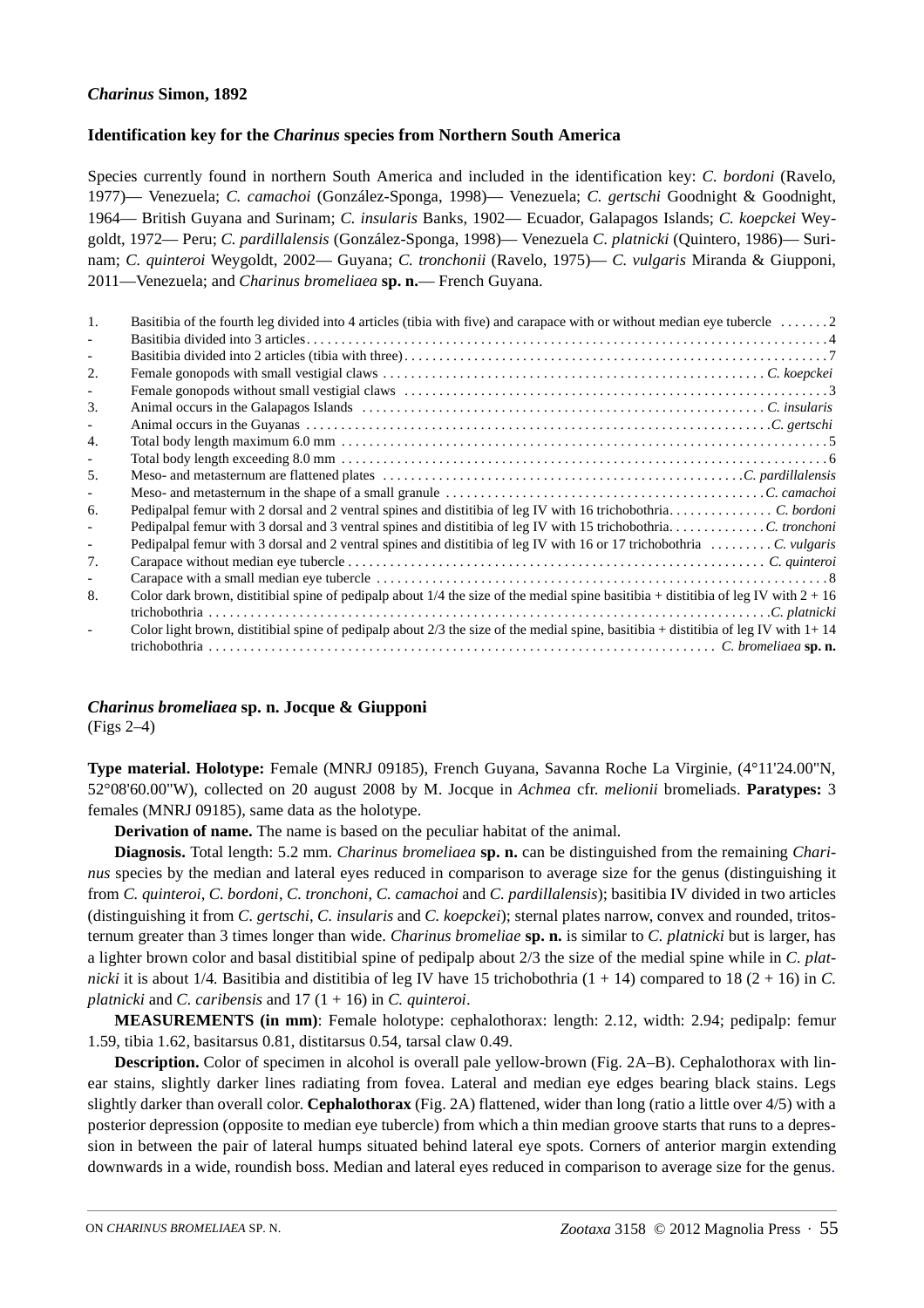

**FIGURE 2.** *Charinus bromeliaea* **sp. n.** holotype (female). 1. Cephalothorax, dorsal view. 2. Cephalothorax, ventral view.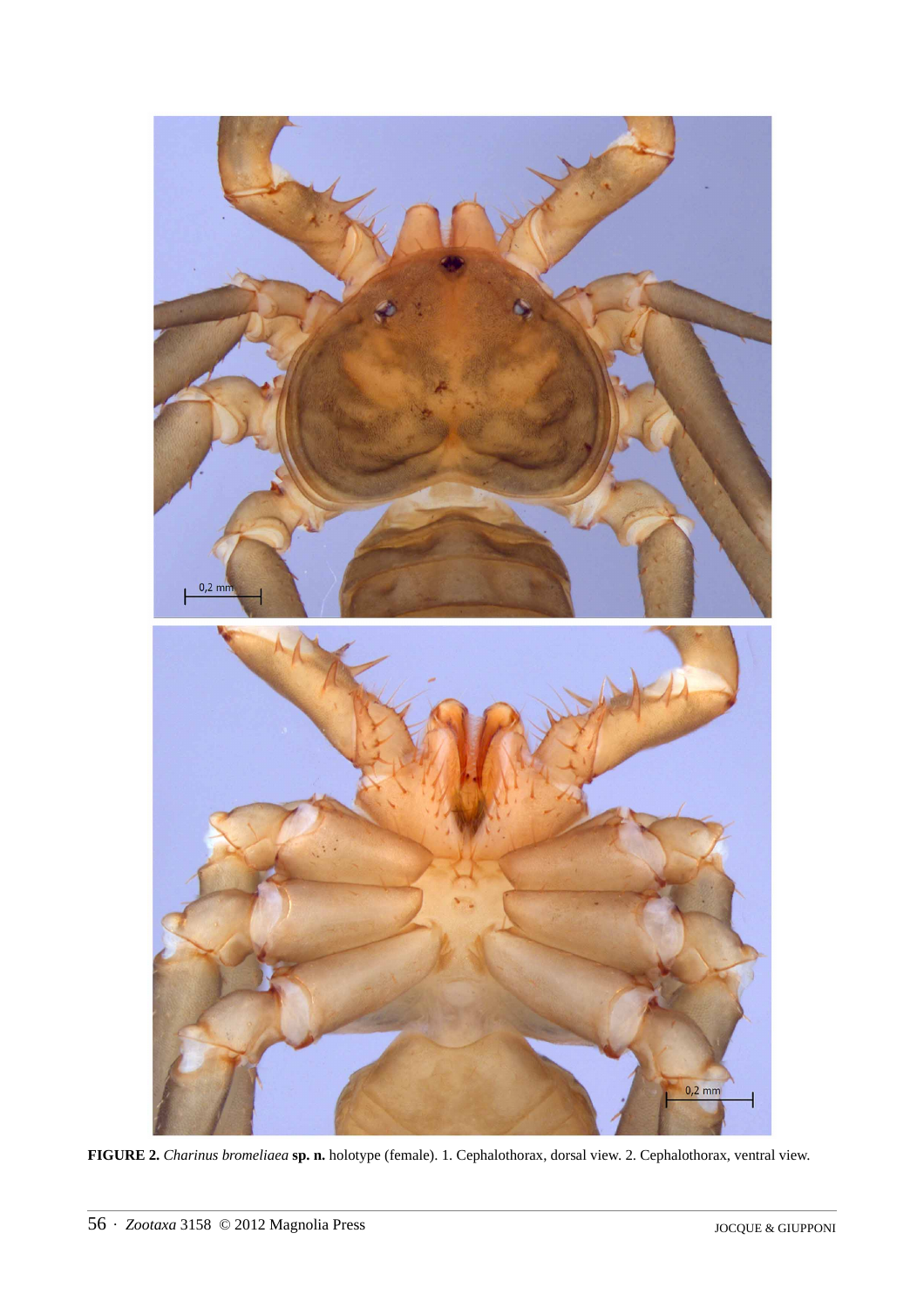

**FIGURE 3.** Tarsus of holotype (female); A. Tarsus of pedipalp, ventral, B. pedipalp ventral, C. pedipalp dorsal.

Frontal process well developed, much longer than large, with blunt, rebordered apex. **Sternum** (Fig. 2B) consisting of 3 sclerotized parts: tritosternum with a round base and projecting anteriorly between palpal coxa in an elongated, forked tubercle, a little over 3 times longer than wide, with 2 apical (1 on each prong of the fork), 2 middle and 2 basal setae; central part rounded, convex, anteriorly with 2 strong setae, and 2 setulae laterally and 1 posteriorly; third sclerite rounded and convex, slightly smaller or equally large as second sclerite, with 2 large setae positioned centrally. **Abdomen** (Fig. 2 A, B) oblong, with almost indistinguishable punctuations, finer than those on carapace. **Chelicera** with cheliceral furrow (Figs. 3A–D) bearing 4 internal teeth, the distal tooth bifid, the first cusp bigger than the second; fourth tooth twice as long as others and much stouter; relative teeth length (from tip to base) IV>Ia>Ib>III=II. **Pedipalp**: **Trochanter Femur** (Fig. 3 B,C) bearing 2 or 3 dorsal spines (I>II>III); basal spine almost 2 times longer than median and the latter over 2 times longer than distal spine; femur ventrally with 3 spines on primary series (I>II>III); basal ventral spine curved inwards and considerably longer than median spine; distal ventral spine half as long as median ventral spine. **Tibia** (Fig. 3 B, C) with 5 dorsal spines I<II>III>IV>V; spine IV 1/3 longer than spine III; spine V approximately 1/3 the length of spine IV. **Basitarsus** (Fig. 3 A–C) bearing 2 large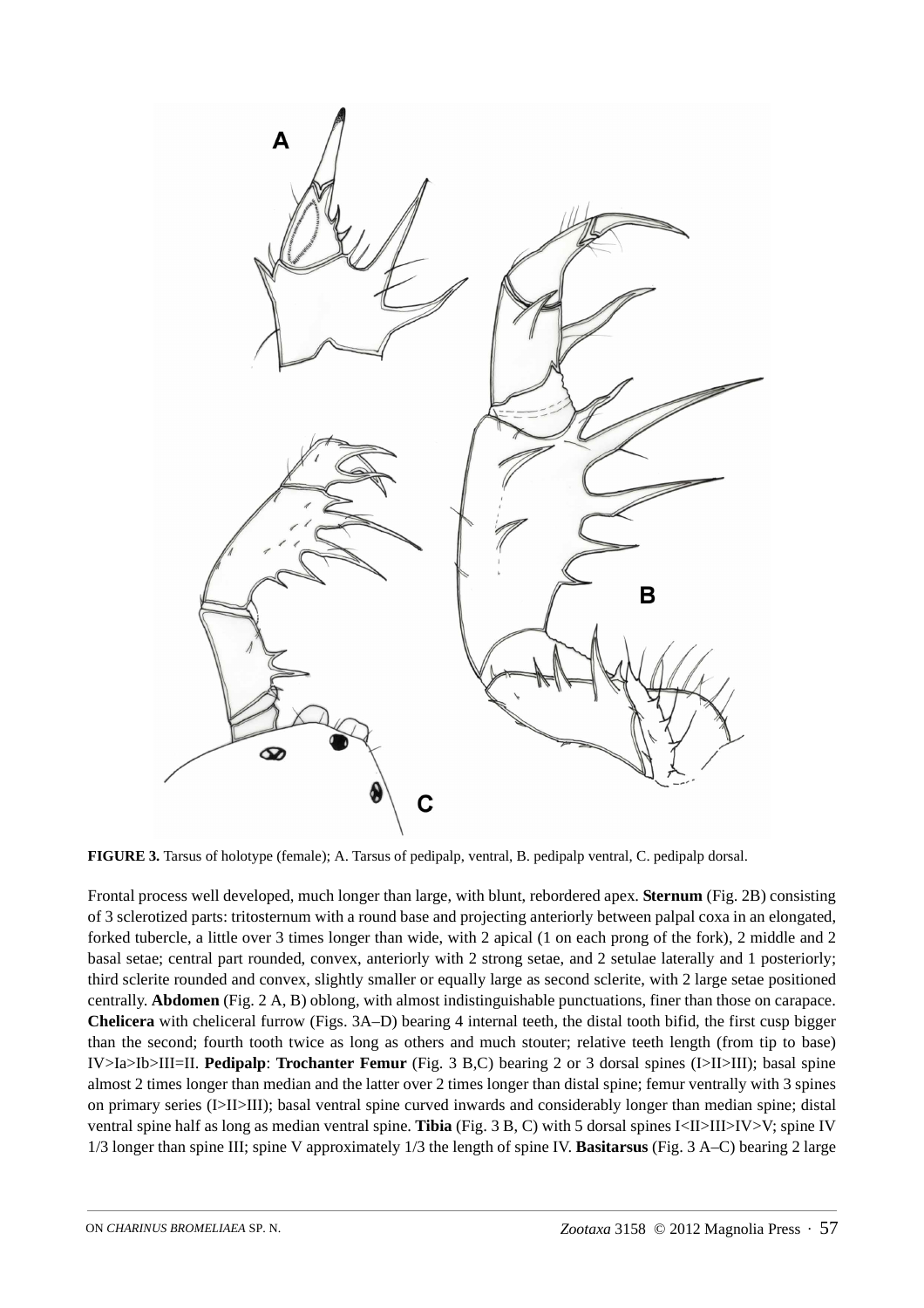

## **FIGURE 4.** Trichobotria on tibia VI, left.



**FIGURE 5.** Gonopods of female, paratype.

dorsal spines, with the distal spine slightly longer than basal spine; basitarsus also bearing 2 smaller ventral spines, apical one approximately ¼ the length of the proximal dorsal spine. **Distitarsus** (Fig. 3 A, B) long, with 2 curved spines in basal half; basal spine about  $2/3$  the size of distal one and this spine is  $\frac{1}{4}$  the size of distitarsus; cleaning organ about ¾ the segment length. **Claw** (Fig. 3A–C) long, with an acute, curved tip. **Legs** with many small spines. Ventral corner of the prolateral face of femora II–IV projecting in a distinct spiniform process. **Femur length** I>II=III=IV=II. **Tibia** I with 23 articles. **Tarsus** (basitarsus + distitarsus) I with 25 articles. **Leg IV: Basitibia** with 2 pseudo-articles, 1 trichobothrium located on last pseudo-article. **Distitibia** with 1 basal, 3 median and 11 distal trichobothria (Fig. 4). **Genitalia**: Female gonopods (Fig. 5) small, a bit longer than wide, ballon-shaped with sucker-like prehensile structure with divergent rounded openings, without smooth sclerotized finger–like appendage, with numerous acuminated setae in particular along its posterior edge. Male gonopods unknown.

## **Discussion**

*Charinus bromeliaea* **sp. n.** is the first species recorded from French Guyana and the fourth species of *Charinus* occurring in the Guyanas besides *C. gertschi, C. platnicki* and *C. quinteroi*. It is easily distinguished from these species by morphological characteristics and the habitat occupied. The distinguishing morphological characteristics with the three other *Charinus* species in the Guyanas are the size of the median eyes, the division of basitibia IV into two articles and the size of the distal spine on the distitarsus of the pedipalp.

In terms of ecology, this is the only whip spider that is recorded from bromeliads in the Guyanas and as far as we know the first whip spider to be recorded from bromeliads at all. We would like to point out that although this species was only found in bromeliads we cannot exclude that it might as well occur in other habitats. It is slightly surprising however that no other whip spider has yet been recorded from bromeliads, but this is probably related to the temporal stability and structure of bromeliads as habitats for whip spiders. *Achmea* species have a very typical structure of very hard, broad leaves, almost vertically arranged in a tight rosette. The narrow space between the leaves is an ideal habitat for whip spiders. We found one or two animals in each plant. This particular species of *Achmea* is only found on granite outcrops in the neotropics (Joep Moenen pers. comm.). Granite outcrops in particular are some of the oldest and most stable habitats, estimated to be 20–30 million years old with a highly specialized fauna and flora adapted to them (Porembski & Barthlott 2000).